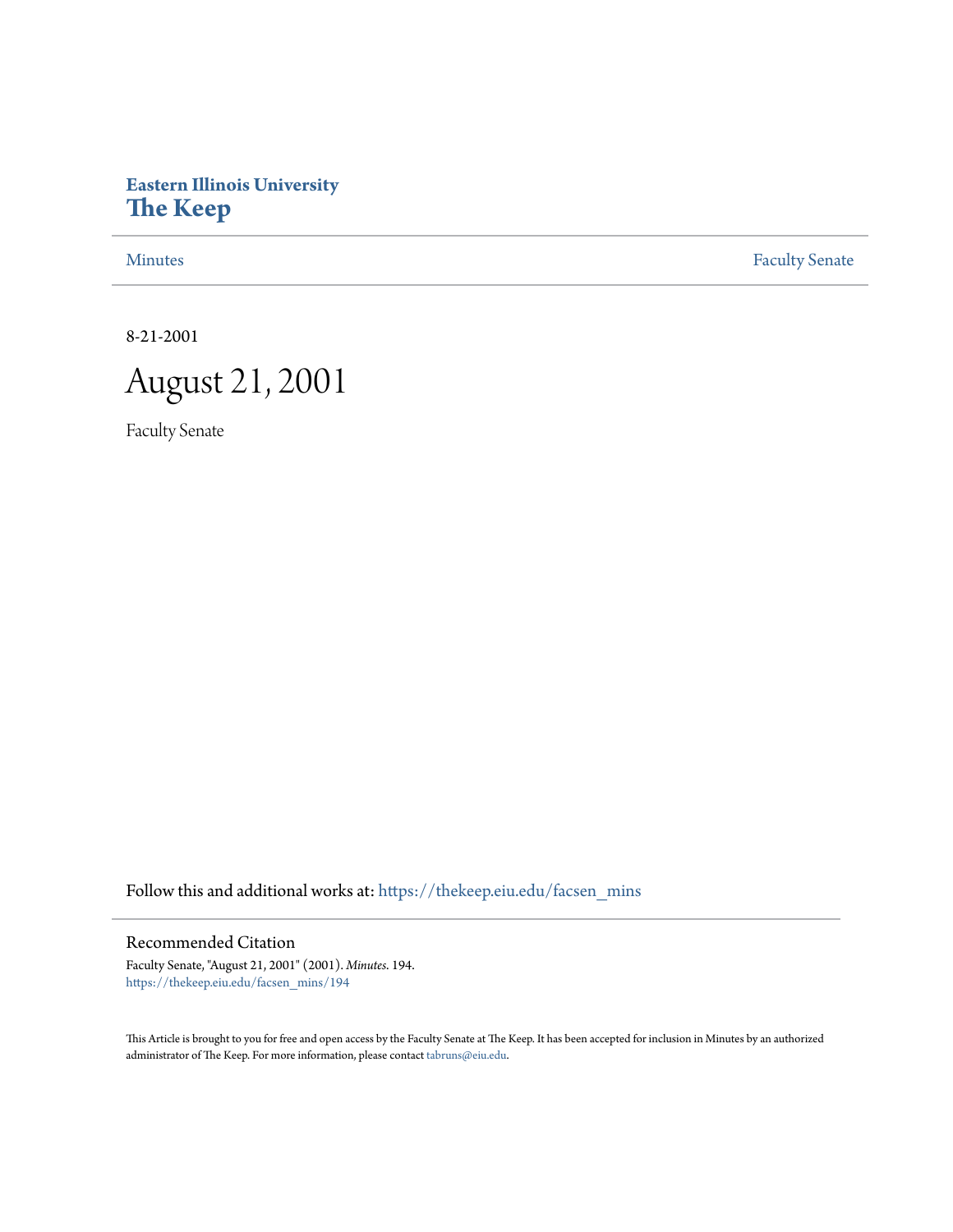## **FACULTY SENATE MINUTES FOR AUGUST 21, 2001 (Vol. XXXI, No. 1)**

The Faculty Senate agenda is posted weekly on the Web, at 2504 Buzzard, and at 1162 Life Science Building..

**I. Call to order by Bud Fischer** at 2:04 p.m. (Conference Room, 2540 Buzzard Hall) Present: R. Benedict, J. Best, D. Brandt, L. Clay-Mendez, G. Canivez, D. Carwell, J. Dilworth, B. Fischer, F. Fraker, B. Lawrence, S. Scher, J. Tidwell, B. Young, and A. Zahlan. Excused: M. Monippallil Guests: B. Lord, C. Strode, L. Hyder, P. Guinane

#### **II. Approval of the minutes of June 18, 2001.**

**Motion (Fraker/Dilworth) to approve the minutes of June 18, 2001.**

**Corrections:** Zahlan: IV. A. 2 Line 8 - David Raybin's name is misspelled.

 **Yes:** Benedict, Best, Canivez, Carwell, Dilworth, Fischer, Fraker, Tidwell, Zahlan. **Abstain:** Brandt, Clay-Mendez, Lawrence, Scher, Young. **Passed.**

## **III. Communications**

- A. IBHE Agenda -- August 21, 2001
- B. Announcement of resignation of President Surles -- July 24, 2001
- C. Announcement of appointment of Lou Hencken as Interim University President -- July 24, 2001
- D. Email from Bill Witsman regarding status of new computer installations -- July 31, 2001
- E. Memo from Lida Wall requesting Faculty Senate appointment to ATAC -- July 27, 2001
- F. Memo from Shirley Stewart announcing the appointment of Linda Moore as Acting Director of Career Services -- August 20, 2001
- G. Memo from Bob Augustine announcing the CATS began operations August 1 -- August 16, 2001

#### **IV. Old Business**

#### **A. Senate Orientation**

Fischer: Welcome to new members. I have handed out our Bylaws, Constitution, and Meeting Schedule. We will move our meetings to the library for Spring Semester. We will be given a tour of the new library. I want to adopt procedures for efficiency and effectiveness. We can break up into small committees. If you can't make it to a meeting, please let me know in advance so you can be excused. That way we will know if we will have a quorum or not. I want to keep our meetings informal and under the time limit.

#### **B. Committee Reports**

**1. Executive Committee: (Fischer, Tidwell, and Benedict served as Executive Committee for summer):** Fischer:The executive committee met with Bill Witsman regarding faculty dissatisfaction with the amount of time new computer installation takes. The process has been improved on ITS end and many delays are now from faculty not following through on their end. The process is: 1. order computer; 2. questionnaire is sent to faculty regarding software to be installed; 3. computer is sent to ITS within 24 hrs of receipt where software is loaded on computer; 4. ITS schedules time at which new computer can be brought to office and users data transferred to new machine. This process takes 5 days from receipt of computer at central receiving. My computer took 8 days, a big improvement from previous situation. As of July 27 there were 196 computers to be installed. 87 are waiting for ethernet cards. 48 are waiting because faculty have not responded to call or email to schedule installation. 33 are waiting because faculty responded but haven't scheduled time for installation. 3 are waiting because faculty did not respond to the questionnaire. Canivez: The budgets were allocated the last minute. Faculty left for the summer. Tidwell: Chairs can be contacted during the summer to provide the information. Canivez: What is status of Land Desk? Benedict: What about hardware problems on already installed machines? Why aren't the ethernet cards installed at Gateway?

Fischer: Met with Blair Lord to discuss which issues are in need of attention. TEDE, WEIU, and Faculty Development were mentioned.

Fischer: Met With President Surles to discuss changes: 1. Bob Augustine appointed Interim VPAA for Technology; to put structure in place before permanent hire; 2. Jeff Cooley appointed to VPBA; 3. Jill Nielsen appointed as VPER without search. There have been three failed searches for VPIA. This appointment is to help set up infrastructure for VPIA that will aid the search for that position. Tidwell: I asked if the hiring of a VPIA would eliminate the VPER position and did not receive a definite response. The VPER is to hire two positions, one of which would be a Director of Planned Giving. Best: Were there two or three searches? Tidwell: There were two unsuccessful searches for VPIA and one for Director of Planned Giving. Fraker: Did you talk to Jill? How does she feel? Fischer: It wasn't arm twisting. Surles said hire VPIA and VPER may be dissolved. Tidwell: The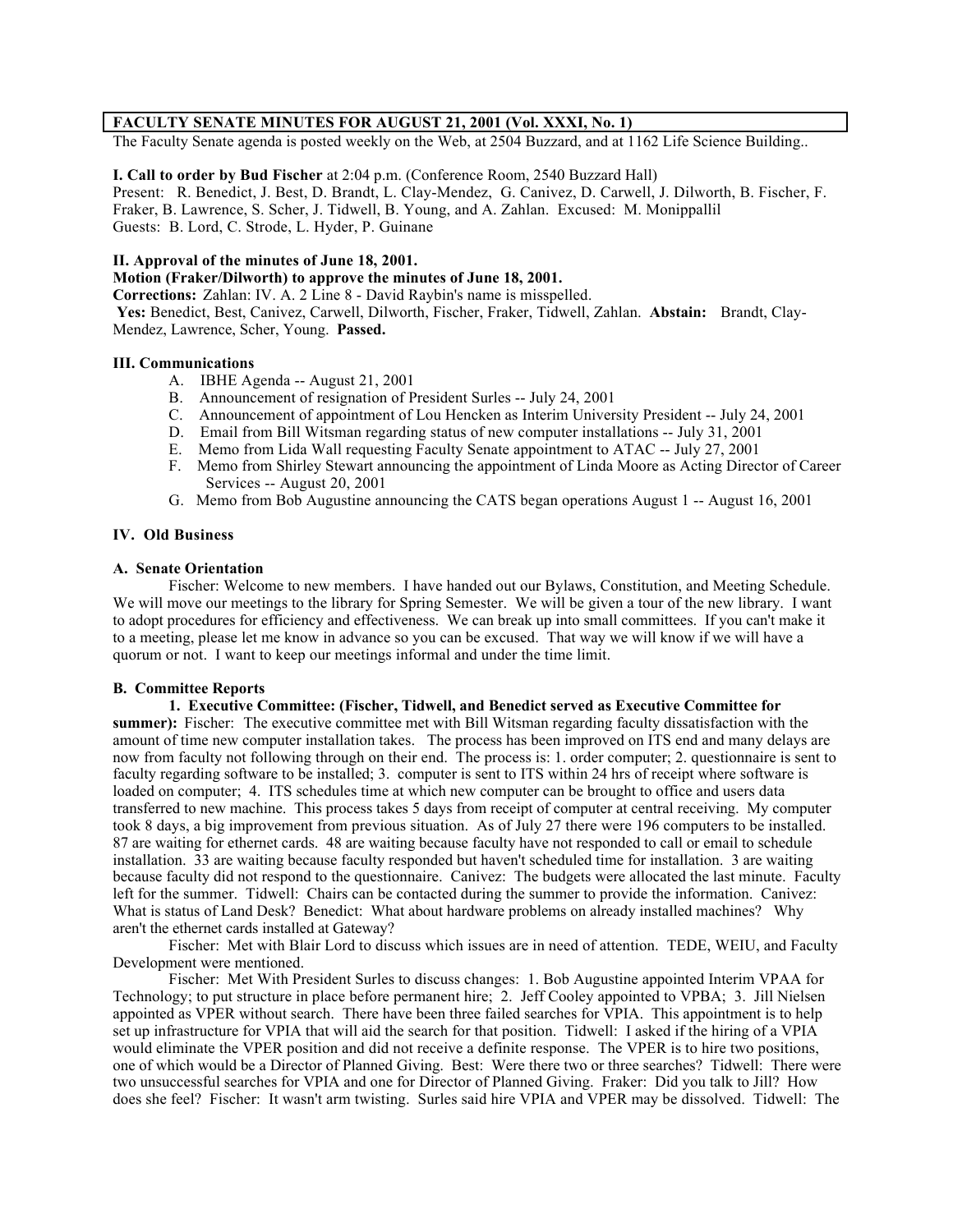VPER contract is for three years. Zahlan: Procedures of consultation and shared governance should still have been respected, even though we know Jill is a hard work worker and very capable of filling the position. A transitional position could have been an interim appointment. Fischer: I agree with you. We are about to hire many people. Tidwell: The board didn't approve the hire. Surles hired her. Zahlan: Make sure this is not a precedent to prevent faculty participation in decisions. We should have a resolution. Clay-Mendez: Should this have been a national search? Tidwell: Even the acting position was controversial. The President (Surles) said it did not violate affirmative action. Clay-Mendez: The President is not the voice of affirmative action. Tidwell: The President said she discussed it with affirmative action. Fischer: I contacted affirmative action and Cynthia Nichols is out, but will contact me when she returns. Zahlan: IGP #12 specifies the recruitment plan. If it is an emergency hire, that needs to be stated.

Tidwell: Lou Hencken will defer academic decisions to Blair Lord. There may be some changes in reporting lines that he wants to make. There is a new Faculty Senate web site. Does the link I sent you work? A student redesigned the web site. http:// www.eiu.edu/~FacSen/

#### **Senate Committees:**

Nominations Committee: Chair - G. Canivez, A. Zahlan, D. Carwell Elections Committee: Chair - R. Benedict, J. Best, J. Tidwell Faculty-Staff Relations Committee: Chair: - B. Young, B. Lawrence, F. Fraker Student-Faculty Relations Committee: Chair - R. Benedict, D. Brandt, S. Scher

**2. Nominations:** Canivez: One position is open on the Library Advisory Board from College of Education and Professional Services. This is a three-year appointment. There are two positions open on the Council of Faculty Research. One position is a one-year sabbatical replacement from Humanities and the other is a three year position from Creative and Performing Arts.

## **Faculty interested in the Library Advisory Board from the College of Education and Professional Services can contact Gary Canivez. (581-6413 cfglc@eiu.edu ). Faculty interested in the open positions on the Council of Faculty Research need to submit the completed petition form attached to these minutes.**

**3. Elections:** Fischer: We need to have elections for sabbatical replacements for M. Monippallil for Fall Semester and for B. Lawrence and F. Fraker for Spring Semester.

**4. Student-Faculty Relations:** No report.

**5. Faculty-Staff Relations:** No report.

**6. Electronic Gradebook Committee:** Fraker: Possible demonstration of system in late November or early December.

**7. TEDE Committee:** Tidwell: CATS web site lists recommendations of the committee and responses from the president. President adopted a modified version of Model B. Portions of Media Services and User Services have been or will be transferred to CATS. CATS has three full time staff and secretary. They have two graduate assistants and six student workers. Bill Gibbs had tenure in the library and he is now tenured in Technology. Steve McCann was tenure track in the library and he is now in an A&P position. Which parts of User Services will remain in ITS and which will be transferred to CATS is still under advisement. Ideally, CATS will be one-stop shopping for classroom implementation of technology. Hardware and software technicians remain in ITS. Instructional Support Specialists remain in the colleges. Bob Augustine is meeting with ITS regarding User Services. He is looking for space and hopes to determine a location by October. He plans to hire two more instructional designers. ATAC remains in place. TEDE Advisory Committee remains in place.

**6. WEIU Search Committee:** Fischer: Richard Sailors began in early August. Conversion to digital broadcasts will be possible with state funds.

**7. AVPAA for Technology Search Committee:** Tidwell: Telephone interviews are being conducted for semi-finalists. Campus interviews are being arranged for September, hopefully. These will be two-day interviews for three to five candidates. The AVPAA for Technology should be on board January 1.